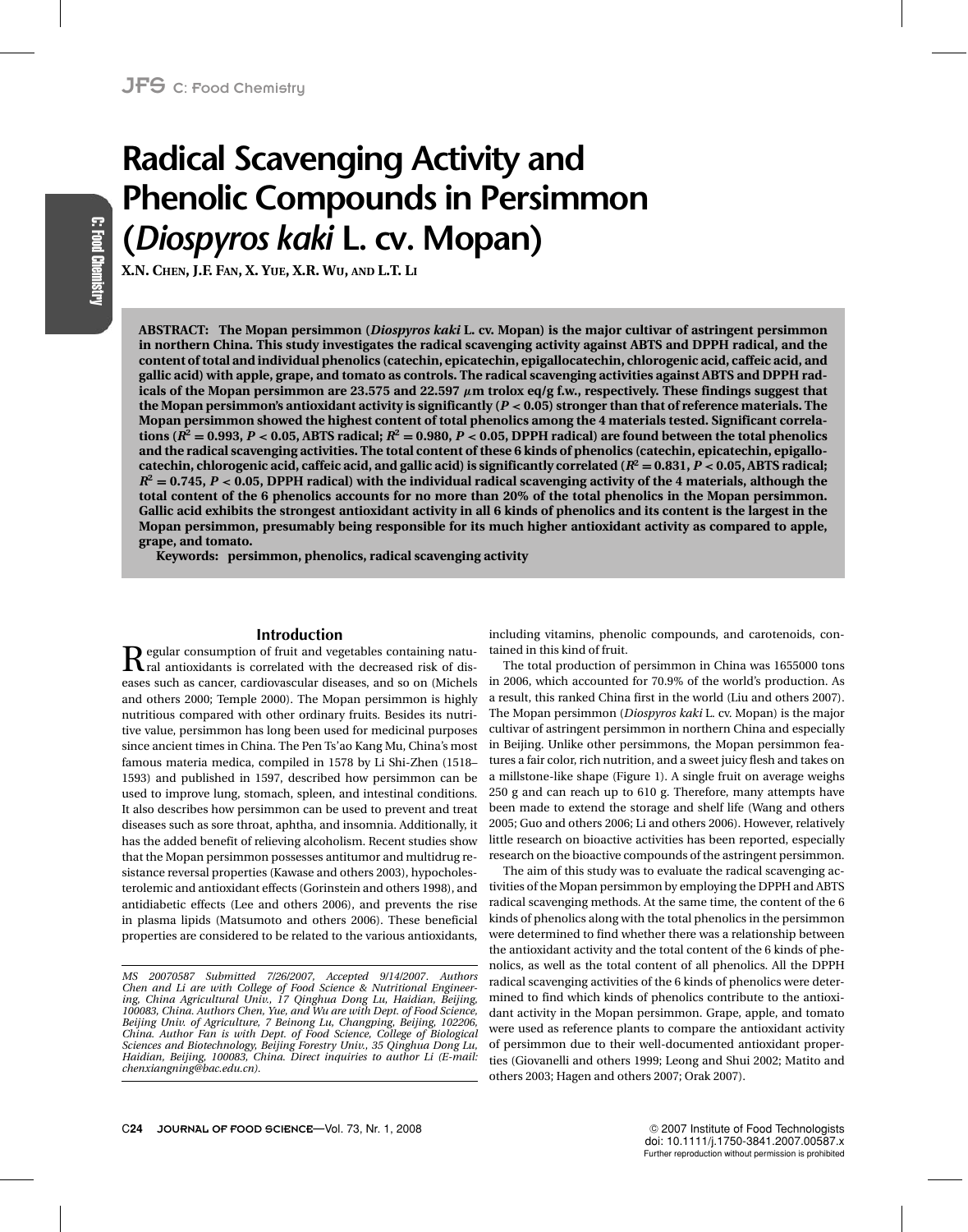# **Materials and Methods**

### **Chemicals and reagents**

Folin and Ciocalteu's phenol reagent, 6-hydroxy-2,5,7,8-tetramethychroman-2-carboxylic acid (trolox), 1,1-diphenyl-2-picrydrazyl (DPPH), and 2,2 -azinobis-(3-ethylbenzothiazoline-6-sulfonic acid) (ABTS) were purchased from Sigma Chemical Co. (St. Louis, Mo., U.S.A.). Gallic acid monohydrate (GA), (–)-catechin (C), (–)-epicatechin (EC), (–)-epigallocatechin (EGC), chlorogenic acid (CHA), and caffeic acid (CA) were also purchased from Sigma Chemical Co. All chemicals used in this study were of analytical grade or HPLC grade.

#### **Fruit materials**

Astringent persimmons (*Diospyros kaki* L. cv. Mopan) were harvested in November 2006 in Beijing (Figure 1) with a growth period of 170 d. The fruit selected for the study had a diameter of about  $10 \pm 2$  cm from all 50 trees. The entire persimmons were immediately frozen and stored at −18 ◦C in the laboratory for future use after 2-h commute below 12 ◦C.

Since the antioxidant activities of apples, grapes, and tomatoes were well documented, they were used as controls. Fuji apples (Shandong Province, China), Jufeng grapes (Heibei Province, China), and Jinpeng tomatoes (Beijing) are very popular in China. So these varieties were chosen for the experiments. They were all purchased from a local market and were prepared for ethanol extracts immediately for determining ABTS and DPPH radical scavenging activities.

#### **Sample preparation of ethanol extracts**

The 50 persimmon samples were randomly chosen and peeled by knife when they were still in their frozen state. The thickness of peel was between 1 and 1.5 mm. The pulp (100 g) was added with 2.5 volumes of ethanol (250 mL) and then was homogenized (10000  $\times$  *g* for 2 min) by using a TS25BS4 homogenizer (IKA Labortechnic Co., Wilmington, N.C., U.S.A.), followed by boiling in a water bath for 20 min to inactivate polyphenol oxidases. After 15 min of extracting the homogenate with an ultrasonic machine (KQ-100E, KUNSHAN Ultrasonic Co., China) at room temperature, the homogenate was centrifuged (5634 *g*) for 15 min. The resultant supernatant was then filtered and the filtrate was used as the persimmon extracts for analysis of radical scavenging activities. The per-



Figure 1-Persimmon (*Diospyros kaki* L. cv. Mopan) **(Source: Beijing Fangshan Science & Technology Committee, 2005).**

simmon extract was lyophilized and the resultant persimmon powder was used for determination of total phenolics and individual phenolics. The grape, apple, and tomato extracts were prepared using the same procedure as described previously.

# **ABTS free radical decolourisation assay**

The ABTS assay (Re and others 1999) was employed to measure the antioxidant activity of the fruit and vegetable extracts. These extracts were diluted at certain times with distilled water. The diluted extracts (50  $\mu$ L) were then added to the ABTS radical solution (150  $\mu$ L) and were kept at room temperature for 6 min. The absorbance of the resulting solution was measured at 405 nm. Controls without ABTS radical were used to allow for any absorbance of the extracts themselves, and 150  $\mu$ L of PBS was added to these control samples instead. The assay used trolox as a standard. Radical scavenging activities of these extracts were expressed as  $\mu$ M trolox equivalent/g f.w. (fresh weight).

#### **DPPH free radical scavenging assay**

Radical scavenging activities of the extracts were assayed according to a method described by Suda (2000). The extract (100  $\mu$ L) was mixed with the DPPH solution (200  $\mu$ M) in the ratio of 1:1 and the mixture was kept at room temperature for 20 min. The absorbance of the resulting solution was measured at 520 nm using a Bio-Rad Model 550 microplate reader (Bio-Rad, Hercules, Calif., U.S.A.) with trolox as a standard. The radical scavenging activity of these extracts was expressed as  $\mu$ M trolox equivalent/g f.w.

### **Determination of the content of total phenolics**

The total phenolic content of each extract was measured as gallic acid equivalents using the Folin–Ciocalteau's phenol reagent (FC reagent) according to Peterson and others (2001). One milliliter of the sample (1 g of dried powder was dissolved in 10 mL methanol), 0.5 mL of FC reagent, and 3.0 mL of  $\text{Na}_2\text{CO}_3$  solution (200 mg/mL) were mixed in that order. The sample was then mixed on a vortex mixer and the reaction proceeded for 15 min at room temperature. The reaction mixtures were diluted with 10 mL of deionized water. The white precipitate that formed was removed by centrifuging for 5 min at 1250 × *g*. Absorbance of supernatants was measured at 725 nm. Methanol was used as a control in place of the sample. Gallic acid equivalents (mg/100 g d.w.) were determined from a standard concentration curve.

# **Identification and quantification of the 6 kinds of phenolics using HPLC**

EGC, C, EC, GA, CHA, and CA content were identified and quantified by HPLC using a flow rate gradient elution system with water– methanol–phosphoric acid (80:20:0.1) (Nishitani and Yuko 2004). The HPLC system consisted of 2 LC-10AD LC pumps for highpressure gradient elution and a photo diode array (PDA) detector (Shimadzu, Japan). A Dikma Diamonsil (C<sub>18</sub>) (250  $\times$  4.6 mm) column (Dima Co. Ltd., Orlando, Fla., U.S.A.) was used for the HPLC analyses and was operated at 40 ◦C. The flow rate started at 0.3 mL/min, was maintained for 12 min, and then linearly increased to 0.45 mL/min in 1 min. This flow rate was maintained for 6 min followed by a linear increase of flow rate to 1.0 mL/min in 1 min. The final flow rate was held for 20 min.

# **Statistical analysis**

The Spearman correlation coefficients were calculated between antioxidant activity of ABTS, DPPH, and the content of total phenol with SPSS 12.0. The difference was considered significant at the 0.05 level. All treatments were run in triplicate.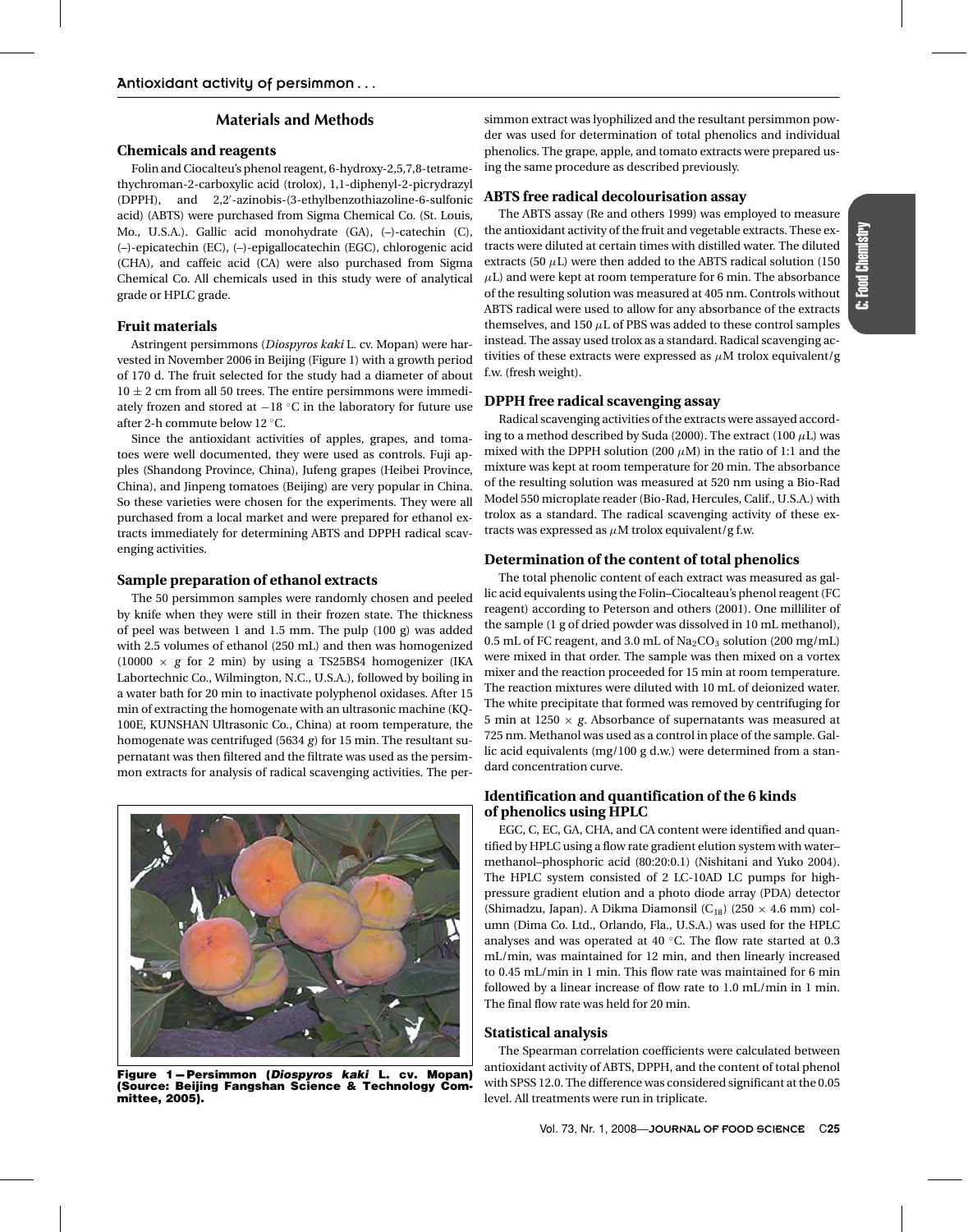# **Results and Discussion**

The ABTS and DPPH radical scavenging activities of ethanol ex-tracts of the Mopan persimmon with grape, apple, and tomato as controls were determined, and the results are shown in Figure 2. Three kinds of fruits and 1 kind of vegetable all show radical scavenging activities. The range of activities against the ABTS radical of the 4 materials extended from 1.139 to 23.512  $\mu$ m trolox eq/g f.w., and that of the DPPH radical ranged from 1.509 to 22.485  $\mu$ m trolox eq/g f.w. However, the 4 materials exhibited quite different antioxidative activities. The tomato ethanol extract displayed the lowest activity against the 2 radicals among the 4 materials. The activity of apple extract against the radicals was significantly higher than that of tomato extract, while it was significantly lower than that of grape extract  $(P < 0.05)$ . The Mopan persimmon extract exhibited the strongest inhibiting activities against both ABTS and DPPH radical, which were significantly higher than that of other extracts  $(P < 0.05)$ .

Our present results show that the Mopan persimmon possesses more significant radical scavenging activities than grape, apple, and tomato, which were consumed by most individuals regularly for their well-known and widely documented antioxidant properties. Therefore, the results of this experiment demonstrated that the Mopan persimmon could be used as a bioactive food due to its strong antioxidant activity. This conclusion is parallel with Gorinstein and others' (1998) observation showing that the persimmon exercises a marked antioxidant effect on rats fed diets supplemented with this fruit.

When comparing the results of ABTS and DPPH radical scavenging activities, a good correlation between the two can be observed  $(R^2 = 0.975, P < 0.01)$ , suggesting that all extracts have almost identical ability to scavenge both ABTS and DPPH radicals. The result is consistent with the previous results reported on other fruits and vegetables (Leong and Shui 2002). Therefore, the 2 models may be useful tools for evaluating the antioxidant capacity of the Mopan persimmon.

Plant phenolics constitute one of the major groups of compounds acting as primary antioxidants or free radical terminators. It was reasonable to determine their total amounts of phenolics in the Mopan persimmon and the controls. Their total phenolics



**Figure 2-ABTS and DPPH radical scavenging activities of the Mopan persimmon, grape, apple, and tomato. (**-**), ABTS radical scavenging activity; (), DPPH radical scavenging activity. Means ± SD (vertical lines). Bars with different letters are statistically significantly different (***P <* **0.05,** *n* **= 3).**

content of extracts can be found in Figure 3. The contents of total phenolics were determined from the regression equation of calibration curve ( $y = 0.0034 X + 0.0033$ ,  $R^2 = 0.9999$ ) and expressed in gallic acid equivalents (mg/100 g d.w.). The contents of the total phenolics were  $168.15 \pm 0.12$  mg/100 g d.w., 93.88  $\pm$  0.04mg/ 100 g d.w.,  $47.26 \pm 0.00$  mg/100 g d.w.,  $21.24 \pm 0.04$  mg/100 g d.w. for persimmon, grape, apple, and tomato, respectively. The Mopan persimmon showed the highest content of total phenolics, 8 times higher than that of tomato, which is in good agreement with the stronger antioxidant activity of its ethanol extract. Gorinstein and others (2001) obtained similar results, which show that the content of total phenolics in persimmon is higher than that of apple.

It has been reported that the content of total phenolics may vary in different persimmon varieties and analysis methods used (Gorinstein and others 1998; Suzuki and others 2005). Suzuki and others (2005) reported that the total phenolic content in the methanol extracts of Japanese astringent persimmons is up to 84.6 mg/100 g d.w. In comparison with these Japanese persimmons, the Mopan persimmon used in the present study contained 2 times the amount of total phenolics.

The relationship between the content of total phenolics and the radical scavenging activity of the Mopan persimmon along with controls was investigated. The statistical analysis showed a



Figure 3-The content of total phenolics in the Mopan **persimmon, grape, apple, and tomato. Means ± SD (vertical lines). Bars with different letters are statistically significantly different (** $P$  **< 0.05,**  $n = 3$ **).** 



Figure 4 - The DPPH radical scavenging activities of the 6 **kinds of phenolics. Means ± SD (vertical lines). Bars with different letters are statistically significantly different (***P <* **0.05,** *n* **= 3).**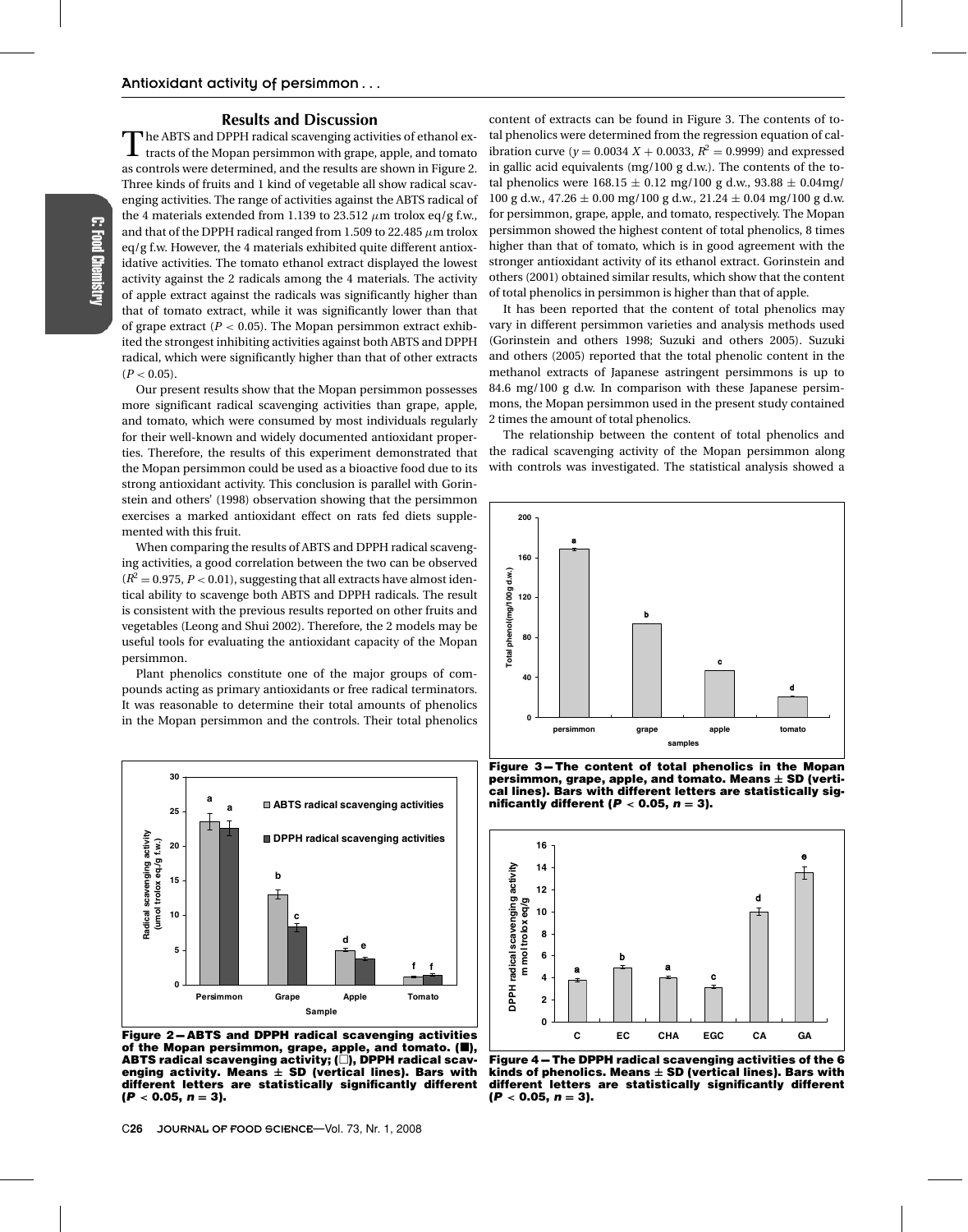Table 1 - The content of individual phenolics and its individual contribution to the antioxidant activity, which were **calculated based on the DPPH radical scavenging activities of the 6 kinds of phenolics (trolox equivalent) in the 4 materials used in this study.**

|            | <b>Persimmon</b> |         |                  | Grape  |                  | Apple   |                 | Tomato |  |
|------------|------------------|---------|------------------|--------|------------------|---------|-----------------|--------|--|
|            |                  |         |                  |        |                  |         |                 | 2      |  |
| C          | $5.81 \pm 0.12$  | 22.021  | $16.04 \pm 0.94$ | 60.795 | $4.97 \pm 0.49$  | 18.837  | $3.11 \pm 0.15$ | 11.788 |  |
| EC         | $0.61 + 0.023$   | 3.009   | $5.79 + 0.230$   | 28.56  | $3.42 \pm 0.14$  | 16.87   | ND.             |        |  |
| <b>EGC</b> | $0.28 + 0.02$    | 0.883   | $0.91 + 0.051$   | 2.869  | $2.21 + 0.16$    | 6.967   | $6.29 + 0.45$   | 19.828 |  |
| GA         | $19.11 + 0.61$   | 259.033 | $5.63 + 0.17$    | 76.314 | $0.95 \pm 0.03$  | 12.877  | $3.01 + 0.18$   | 40.8   |  |
| CHA        | $3.67 + 0.07$    | 14.713  | $1.20 + 0.02$    | 4.811  | $14.54 \pm 0.71$ | 58.291  | $1.90 \pm 0.06$ | 7.617  |  |
| CA         | $2.83 + 0.07$    | 28.32   | ND               |        | $1.38 + 0.03$    | 13.81   | $1.02 + 0.02$   | 10.207 |  |
| Total      | 32.31            | 327.979 | 29.57            | 173.35 | 27.47            | 127.651 | 15.33           | 90.24  |  |

1 = the content of phenolics (mg/100 g d.w.).<br>2 = the trolox equivalent (×10−3 mmol/100 g d.w.).<br>Velue are the flat of a state of the tro

Values are means of 3 replicates ± SD, *n* = 3. ND = not detected.

positive and highly significant relationship between the content of total phenolics and radical scavenging activity against ABTS and DPPH radicals ( $R^2 = 0.993$  and 0.980, respectively,  $P < 0.01$ ). Although many other natural compounds, including carotenoids, vitamin E, and vitamin C, may also contribute to the radical scavenging activity of vegetables and fruits, the present results suggest that the total phenolics are mainly responsible for the observed antioxidant activities. Consistent with this idea, previous experiments conducted by Kaur and Kapoor (2002) showed that phenolic compounds might mainly contribute to the radical scavenging activity of these fruit and vegetable extracts.

To obtain information on why there is a big difference in antioxidant activity between the Mopan persimmon and the 3 controls, the DPPH radical scavenging activities of the 6 main kinds of phenolics were determined, respectively (Figure 4). The result shows that GA has the strongest antioxidant activity in the Mopan persimmon. The top 3 radical scavenging activities against DPPH are GA, CA, and EC. Their activities are 13.555 mmol/g, 10.007 mmol/g, and 4.933 mmol/g respectively. Radical scavenging activity against DPPH of CHA and C is almost the same. CHA is slightly higher than C and both are lower than CA, which is consistent with the findings of Valdez and others (2004). EGC shows the lowest antioxidant activity out of these 6 kinds of phenolics.

The contents of 6 phenolics of persimmon and the other fruit and vegetable are shown in Table 1. The individual contributions for antioxidant activities of 6 kinds of phenolics are calculated based on their DPPH radical scavenging activities (trolox equivalent).

Among the Mopan persimmon phenolics, GA showed the highest amount of content, which agrees with the previous results of Japanese persimmon reported by Suzuki and others (2005). Unlike the Japanese astringent persimmon, the Mopan persimmon contained less EC and EGC (Suzuki and others 2005). The results of this study show that GA is the major phenolic, out of these 6 kinds of phenolics, which contributes to the antioxidant activity of the Mopan persimmon. The total content of these 6 kinds of phenolics was only one-fifth of the total phenolics in the Mopan persimmon. However, a correlation was found between the total contents of 6 kinds of phenolics and the radical scavenging activity against ABTS and DPPH radicals  $(R^2 = 0.831$  and 0.745, respectively,  $P < 0.05$ ) of the fruits and vegetable used in this study, suggesting that GA is the major substance contributing to the antioxidant activity of the Mopan persimmon. This is different from the Suzuki and others (2005) results, which show that not only GA but also C, EC, and EGC are the major phenolic contributors to the antioxidant activity of persimmon.

The highest content in grape is catechin (16.04  $\pm$  0.94 mg/ 100 g d.w.), which is lower than the GA content in persimmon.

When comparing the antioxidant activity of 6 kinds of phenolics, antioxidant activity of GA is higher than that of catechin. The total equivalent antioxidant activity of the top 3 phenolics, C, EC, and GA, in grape is lower than the antioxidant activity of GA in persimmon. This can further explain why persimmon shows stronger antioxidant activity than grape.

The CHA was shown to have the highest content among all 6 kinds of phenolics determined in apple. This result is parallel to Whang and others (2003) and Wu and others (2007), who have reported that CHA was the dominating phenolic compound in apple. It was also observed that the CHA content in apple is the highest among all fruits and vegetable in the study. The content of CHA in apple reaches  $14.54 \pm 0.71 \times 10^{-3}$  mmol/100 g d.w., which is a little lower than the content of GA in persimmon. However, the antioxidant activity of CHA is weaker than GA; therefore, the persimmon shows stronger antioxidant activity in comparison with that of apple.

Both the contents and their equivalent antioxidant activity of the 6 kinds of phenolics in tomato are the lowest, possibly resulting in its lowest antioxidant activity.

The total antioxidant activity of the 6 kinds of phenolics in persimmon, grape, apple, and tomato are 327.979, 173.348, 127.651, and 90.240 ( $\times 10^{-3}$  mmol/100 g d.w.), respectively. The total antioxidant activities of the 6 kinds of phenolics in persimmon and controls have parallel trends of DPPH radical scavenging activity of 4 materials. The order is persimmon, grape, apple, and tomato.

#### **Conclusions**

The antioxidant activity against ABTS/DPPH radicals and the content of total phenolics of the Mopan persimmon were significantly higher  $(P < 0.05)$  than that of grape, apple, and tomato. Significant correlations ( $R^2 = 0.993$ ,  $P < 0.05$ , ABTS radical;  $R^2 =$ 0.980, *P* < 0.05, DPPH radical) were found to exist between the total phenolics and the radical scavenging activities in all tested fruits and vegetable in this study. Such a correlation also exists between the total content of 6 kinds of phenolics and radical scavenging activity of the fruits and vegetable. GA has the strongest antioxidant activity in comparison to EGC, C, CHA, EC, and CA. The Mopan persimmon has the largest amount of GA, resulting in its strongest antioxidant activity among all tested fruits and vegetables.

#### **References**

- Giovanelli G, Lavelli V, Peri C, Nobili S. 1999. Variation in antioxidant components of tomato during vine and post-harvest ripening. J Sci Food Agric 79:1583–8. Gorinstein S, Kulasek GW, Bartnikowska E, Leontowicz M, Zemser M, Morawiec M,
- Trakhtenberg S. 1998. The influence of persimmon peel and persimmon pulp on the lipid metabolism and antioxidant activity of rats fed cholesterol. Nutr Biochem  $9:223-$
- Gorinstein S, Zachwieja Z, Folta M, Barton H, Piotrowiz J, Zemser M, Weisz M, Traktenberg S, Mártín-Belloso O. 2001. Comparative contents of dietary fiber, total phenolics, and minerals in persimmons and apples. J Agric Food Chem 49:952–7.